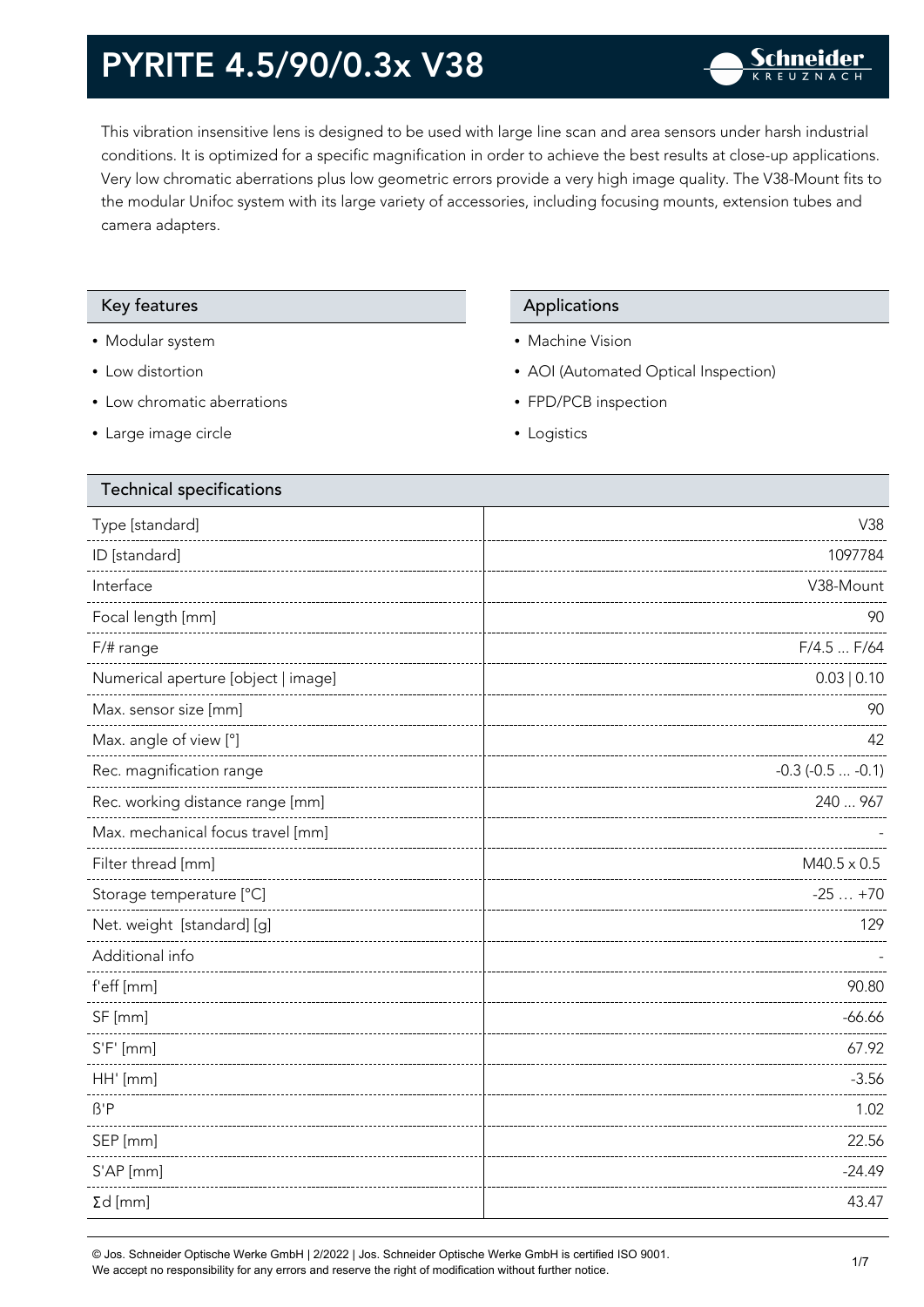

### MTF charts

| Spectrum name    |     |     |        |        |     |     |
|------------------|-----|-----|--------|--------|-----|-----|
| Wavelengths [nm] | 425 | 475 | 525    | 575    | 625 | 675 |
| Rel. weights [%] |     | Ó   | $\sim$ | $\cap$ | 1 Q |     |





















40 LP/mm, radial --- 40 LP/mm, tangential

- 80 LP/mm, radial --- 80 LP/mm, tangential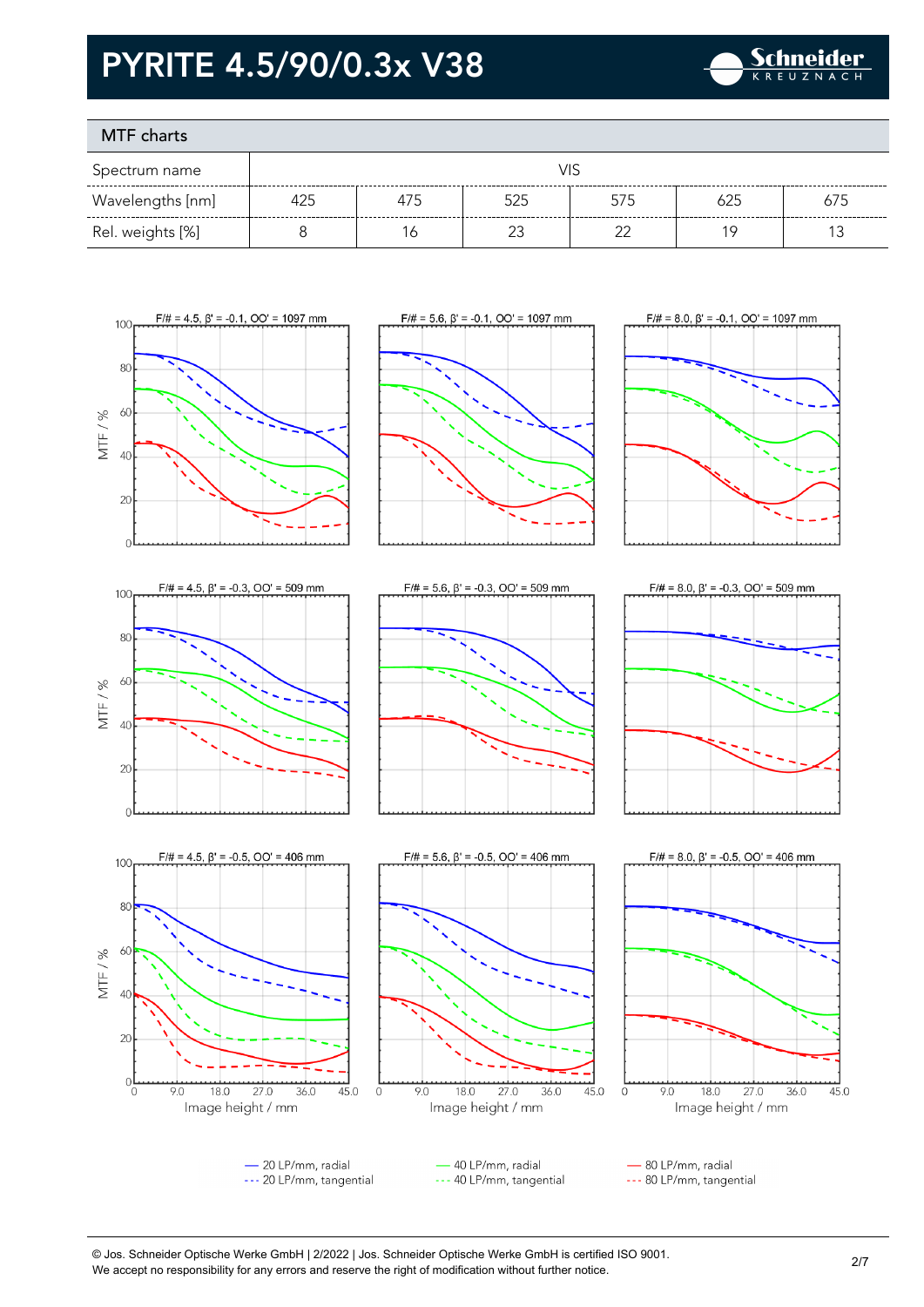

Rel. illumination vs. image height



| - -                      | F/# = 4.5, $\beta$ = -0.1              |  |
|--------------------------|----------------------------------------|--|
| $- -$                    | $F/\ddot{=} = 5.6, \ \beta = -0.1$     |  |
| - -                      | $F/\ddot{}= 8.0, \beta = -0.1$         |  |
| $\overline{\phantom{0}}$ | $F/\# = 4.5, \ \beta = -0.3$           |  |
|                          | $F/\# = 5.6, \ \beta = -0.3$           |  |
| $\overline{\phantom{0}}$ | $F/\ddot{=} = 8.0, \ \ \beta = -0.3$   |  |
|                          | $F/\ddot{=} = 4.5, \ \beta = -0.5$     |  |
|                          | $F/\ddot{=} = 5.6, \ \beta = -0.5$     |  |
|                          | $F/\ddot{\pi} = 8.0, \ \ \beta = -0.5$ |  |

### Distortion vs. image height



#### Transmittance vs. wavelength



© Jos. Schneider Optische Werke GmbH | 2/2022 | Jos. Schneider Optische Werke GmbH is certified ISO 9001.  $\degree$  Jos. Scrinelder Opuscrie werke Grildri | 2/2022 | Jos. Scrinelder Opuscrie werke Grildri is certuled ISO 9001.<br>We accept no responsibility for any errors and reserve the right of modification without further notice.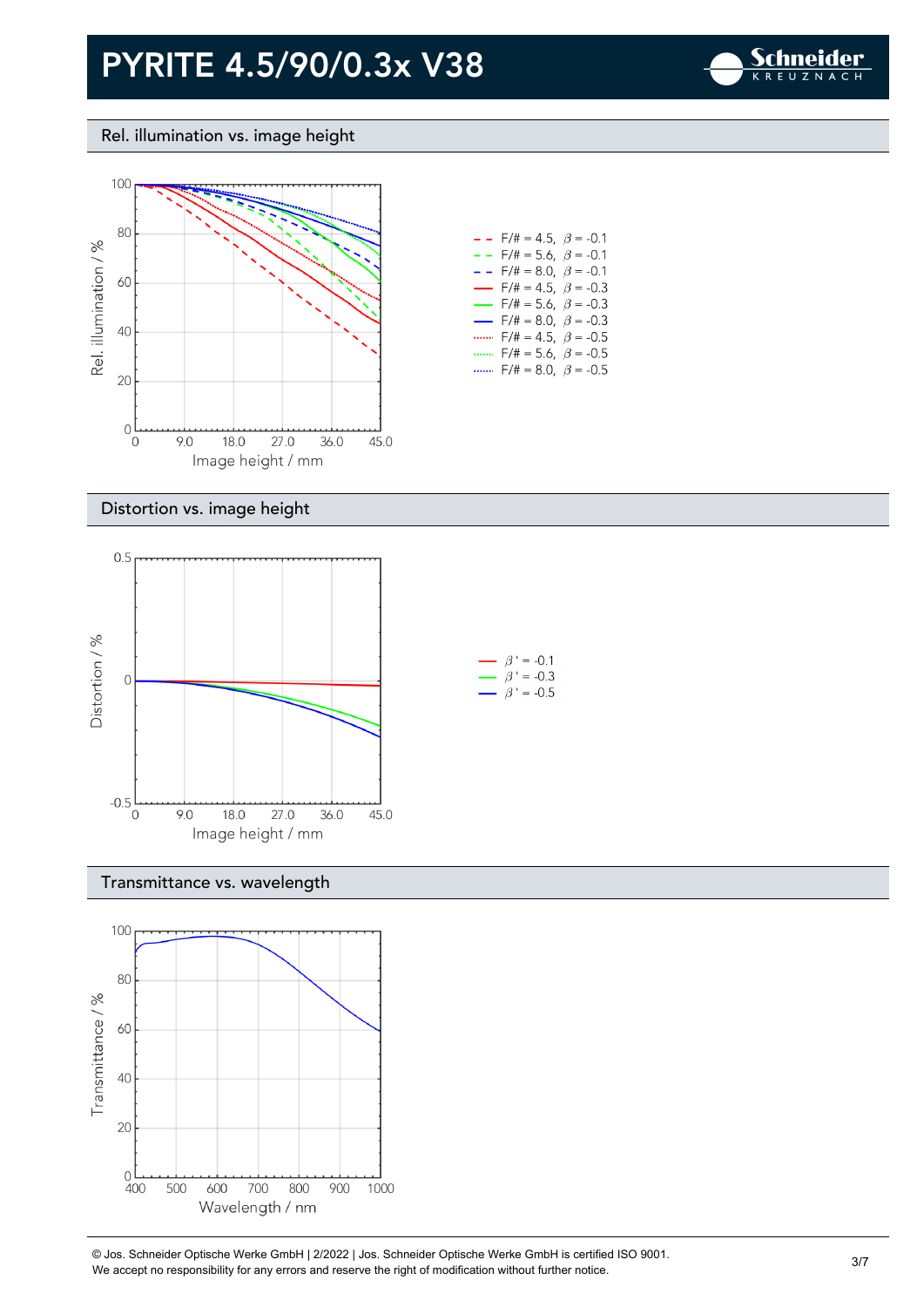

### Technical drawings

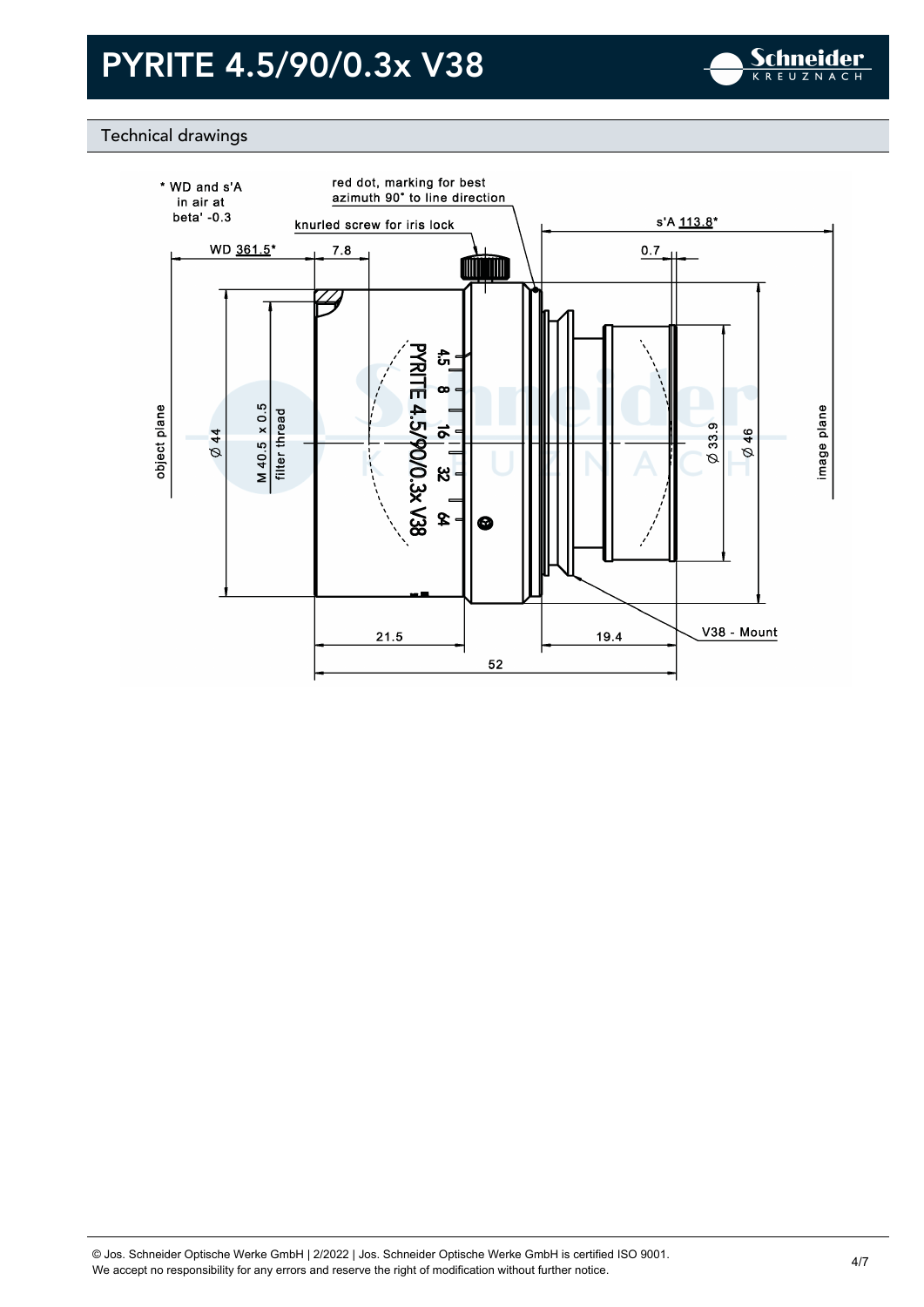

| Accessories          | Mount            | Eff. length        | ID      |
|----------------------|------------------|--------------------|---------|
| UNIFOC <sub>12</sub> | V38 / V38        | $17.4 - 29.4$ mm   | 11726   |
| UNIFOC <sub>7</sub>  | V38 / V38        | $20 - 27$ mm       | 1001041 |
| UNIFOC <sub>7</sub>  | V38 / M58 x 0.75 | $20 - 27$ mm       | 1054532 |
| <b>UNIFOC 5</b>      | V38 / C-Mount    | $19.2 - 24.2$ mm   | 1011634 |
| Adapter              | V38 / C-Mount    | $6.5 \text{ mm}$   | 20052   |
|                      | V38 / TFL-Mount  | $6.5 \text{ mm}$   | 1098491 |
|                      | V38 / Leica      | $6.5 \text{ mm}$   | 20054   |
|                      | V38 / M42 x 0.75 | $6.5 \text{ mm}$   | 20053   |
|                      | V38 / M42 x 1    | $6.5 \, \text{mm}$ | 20059   |
|                      | V38 / M42 x 1    | 35 mm              | 1001692 |
|                      | V38 / M58 x 0.75 | $10 \, \text{mm}$  | 1018385 |
|                      | V38 / F-Mount    | 9.3 mm             | 21610   |
| Extension tube       | V38 / V38        | 6 mm               | 20176   |
|                      | V38 / V38        | 8 mm               | 20177   |
|                      | V38 / V38        | <b>10 mm</b>       | 20178   |
|                      | V38 / V38        | 25 mm              | 20179   |
|                      | V38 / V38        | 50 mm              | 20154   |
|                      | V38 / V38        | 75 mm              | 20155   |